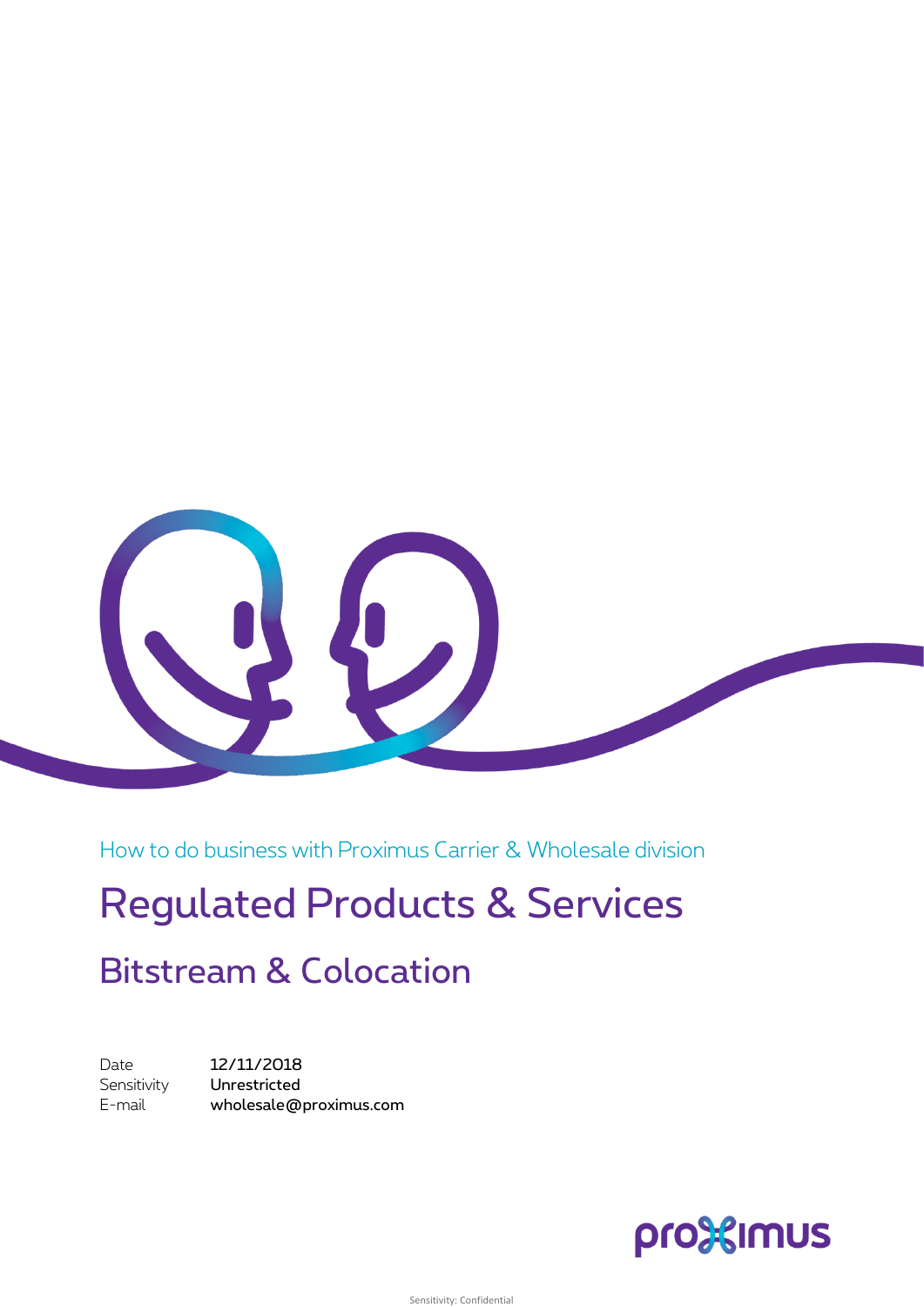# pro<sup>32</sup>imus

## <span id="page-1-0"></span>**Table of contents**

| $1_{\cdot}$ | General information Proximus Carrier & Wholesale4 |  |
|-------------|---------------------------------------------------|--|
| 2.          |                                                   |  |
| 3.          |                                                   |  |
| 4.          |                                                   |  |
| 5.          |                                                   |  |
|             |                                                   |  |
| 6.          |                                                   |  |
|             |                                                   |  |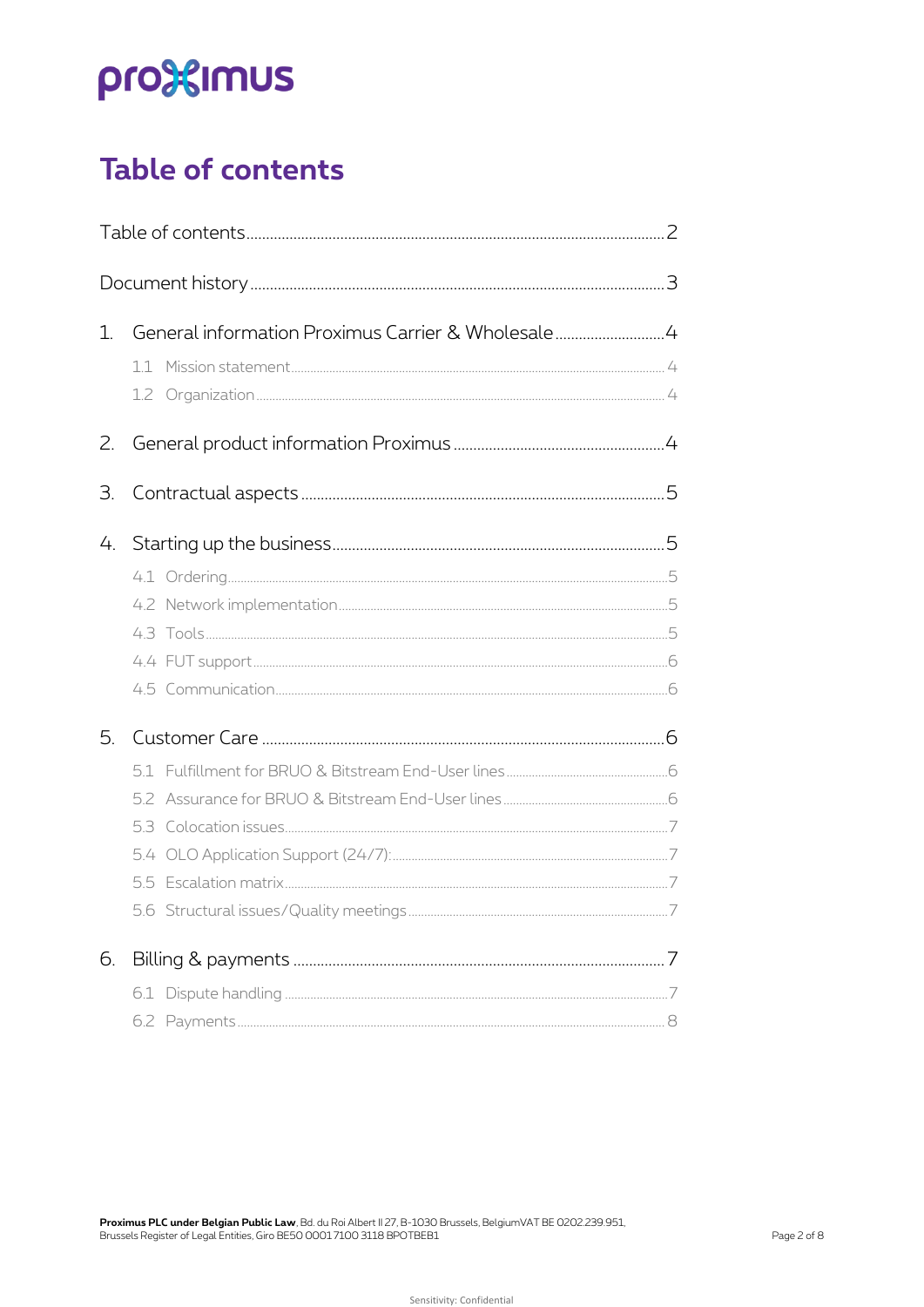# pro<sup>32</sup>imus

## <span id="page-2-0"></span>**Document history**

| Version | Author     | Description     |
|---------|------------|-----------------|
| 1.0     | <b>CWS</b> | Initial version |
| 2.0     | <b>CWS</b> | MSO version     |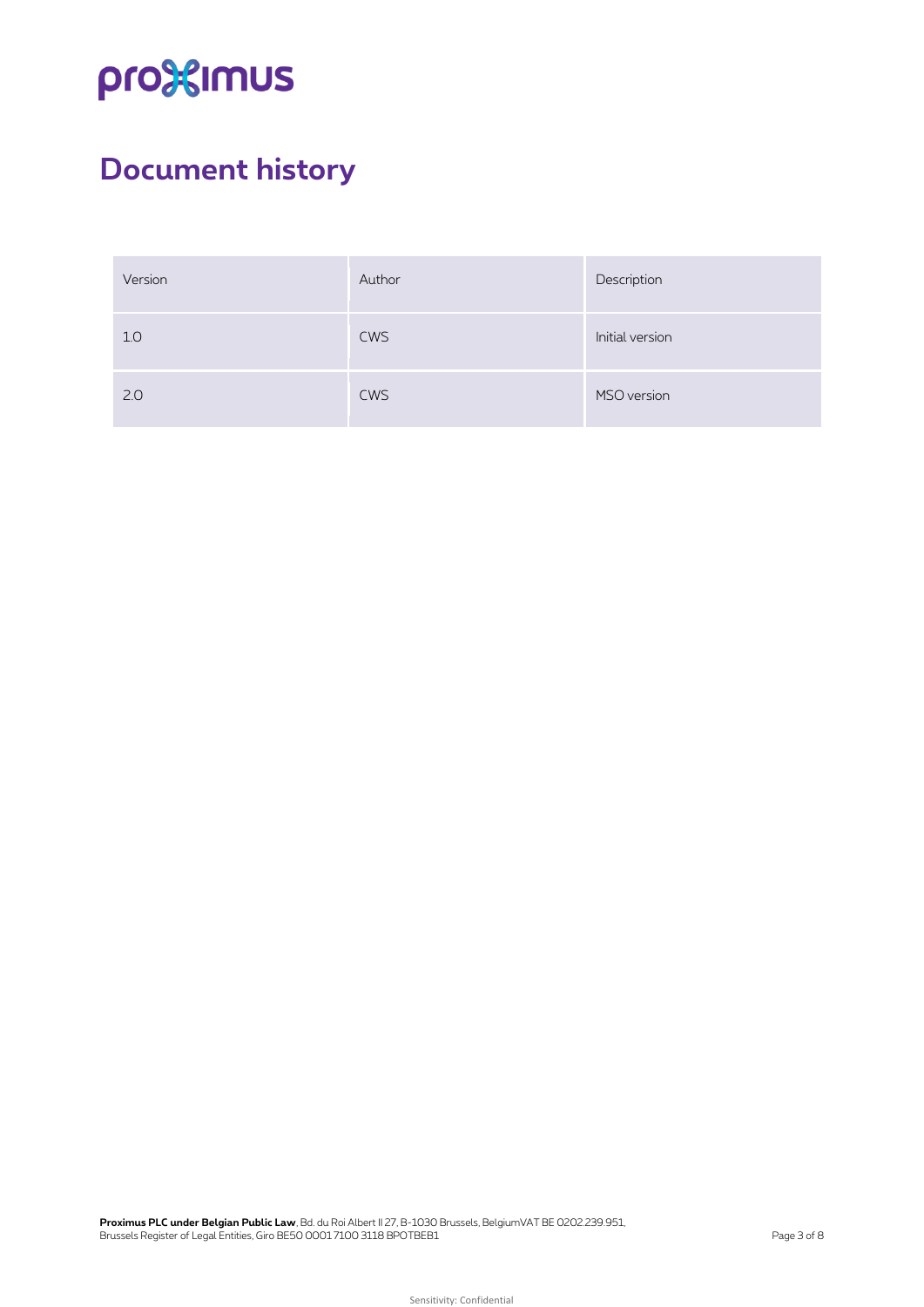# pro%imus

### <span id="page-3-0"></span>1. **General information Proximus Carrier & Wholesale**

The Proximus Carrier & Wholesale (CWS) division is part of the Proximus Group and delivers services to other licensed operators on the Belgian market. The CWS division is separated from the Consumer Business Unit (CBU) and the Enterprise Business Unit (EBU) by means of a strict "Chinese Wall" policy.

#### <span id="page-3-1"></span>1.1 **Mission statement**

CWS wants to be the preferred business partner of Telecommunications Service Providers. Focusing on you is at the center of the CWS vision. We do not just wait for operators to ask us for our services. We work to provide new services and applications which can help operators exploit the full potential of the technology and capacity we are constantly developing. This requires a close relationship and understanding of our customers and their needs - now and in the future.

### <span id="page-3-2"></span>1.2 **Organization**

<span id="page-3-3"></span>Your primary point of contact for starting up business is the Sales team. You can always contact them at wholesale@proximus.com.

### 2. **General product information Proximus**

General product information can be found on the website www.proximuswholesale.be.

Proximus offers commercial Voice, Connectivity, Access, Innovation, Mobile and Roaming solutions.

More information about the regulatory services (which are subject to BIPT approval), can be found in the sub-sections "Regulated Services" present under the sections Voice, Access & Connectivity. Here you can find the Reference Offers describing the terms, conditions and technical specifications under which other operators in Belgium may use the national network to provide services to End-Users.

In case you require specific explanations on the offer content, we can organise a meeting with Proximus specialists (Product Management and/or Customer Care service) to clarify the technical and operational aspects of our products. Please note Proximus has the right to charge a start-up fee of  $108,48 \notin$  per hour per Proximus person and this until the first ordering or installation.

After signing a contract, you will get access via secured login to the "My Personal Page" sections. This section contains specific information for the products you want to order.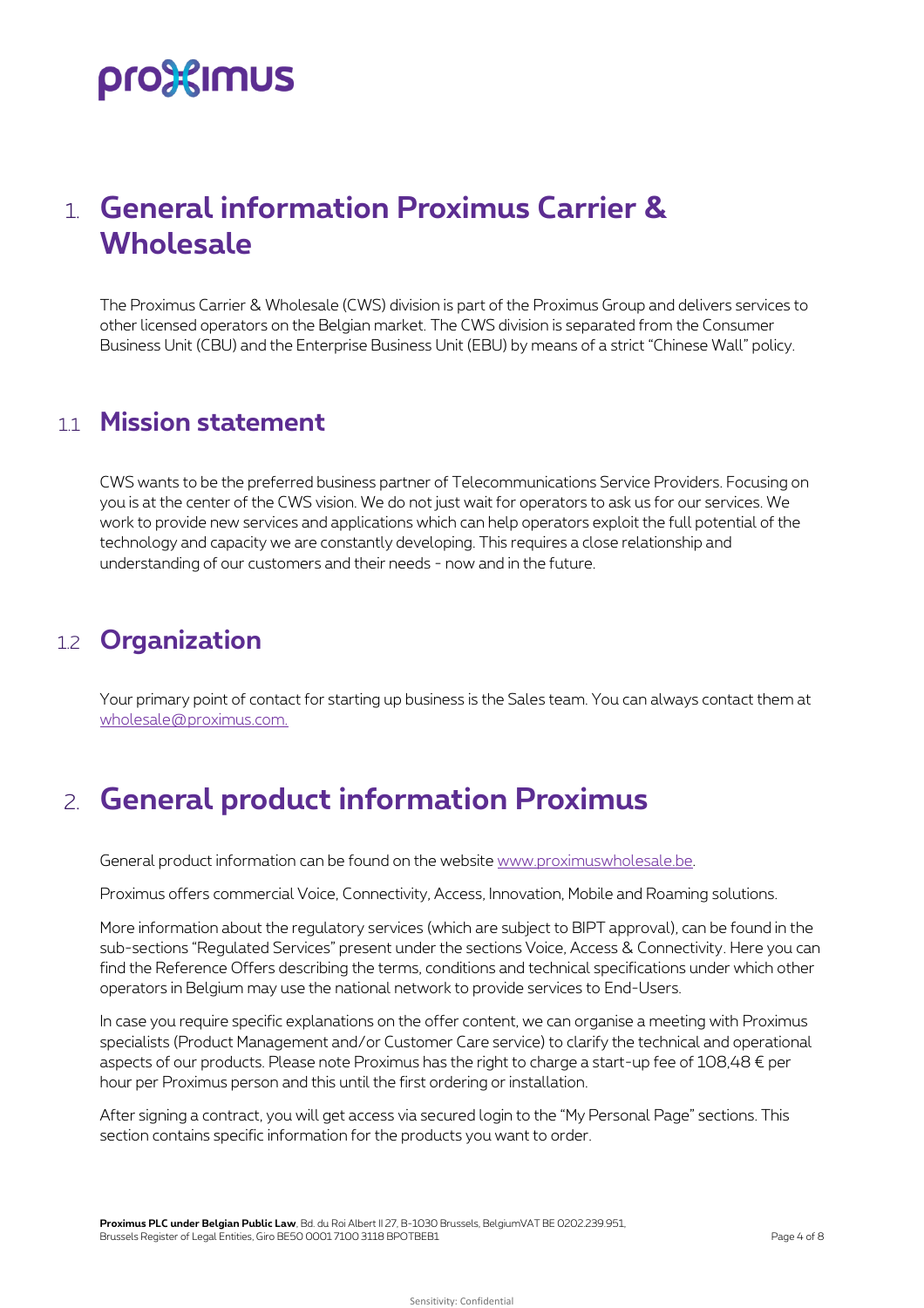# pro<sup>32</sup>imus

### <span id="page-4-0"></span>3. **Contractual aspects**

The CWS sales team will be your prime contact for contract negotiations. The contractual documents for regulated business are available on the Proximus Wholesale public website. Please note that Financial Guarantees need to be agreed upon prior to launching the business.

### <span id="page-4-1"></span>4. **Starting up the business**

### <span id="page-4-2"></span>4.1 **Ordering**

Proximus developed secured GUI and SOA interfaces (XML based) ordering flows for regulated BRUO & Bistream products. Full details are available on the personal page in the MSO User Guide. Please contact your sales SPOC who will facilitate in case you have trouble finding or understanding these documents.

<span id="page-4-3"></span>As soon as you are ready to perform some tests, Proximus will organize a User Acceptance test to test the order flow between both companies.

#### 4.2 **Network implementation**

The pre-provisioning of the network consists out of all physical elements needed to prepare the network for End-User orders. This can be colocation, power, tie-cabling, access lines, shared VLANs… To facilitate the pre-provisioning, you will be assigned a SPOC. This SPOC is your Pre-Sales Manager; he will help you with all the aspects needed to successfully setup your network.

#### <span id="page-4-4"></span>4.3 **Tools**

Proximus offers several tools in order to facilitate doing business with us. Some of these tools are generic and available on the Proximus Wholesale public website; some are related to specific products and are as such available on the "My Personal Page" section. You can register for the different tools via a link on the public website:

[https://www.proximus.be/wholesale/en/id\\_f\\_register\\_form\\_eservices/public/wholesale/form/regist](https://eur03.safelinks.protection.outlook.com/?url=https%3A%2F%2Fwww.proximus.be%2Fwholesale%2Fen%2Fid_f_register_form_eservices%2Fpublic%2Fwholesale%2Fform%2Fregister-for-e-services.html&data=02%7C01%7Ckatleen.rigaux%40proximus.com%7Cb06f1268ead941b6e07a08d863b8738c%7Ce7ab81b21e844bf79dcbb6fec01ed138%7C0%7C0%7C637368991151176959&sdata=00URFlR96Wm3nLB7QG%2BXmH7LCgoTyfLjitcJ1H1vAWc%3D&reserved=0) [er-for-e-services.html](https://eur03.safelinks.protection.outlook.com/?url=https%3A%2F%2Fwww.proximus.be%2Fwholesale%2Fen%2Fid_f_register_form_eservices%2Fpublic%2Fwholesale%2Fform%2Fregister-for-e-services.html&data=02%7C01%7Ckatleen.rigaux%40proximus.com%7Cb06f1268ead941b6e07a08d863b8738c%7Ce7ab81b21e844bf79dcbb6fec01ed138%7C0%7C0%7C637368991151176959&sdata=00URFlR96Wm3nLB7QG%2BXmH7LCgoTyfLjitcJ1H1vAWc%3D&reserved=0)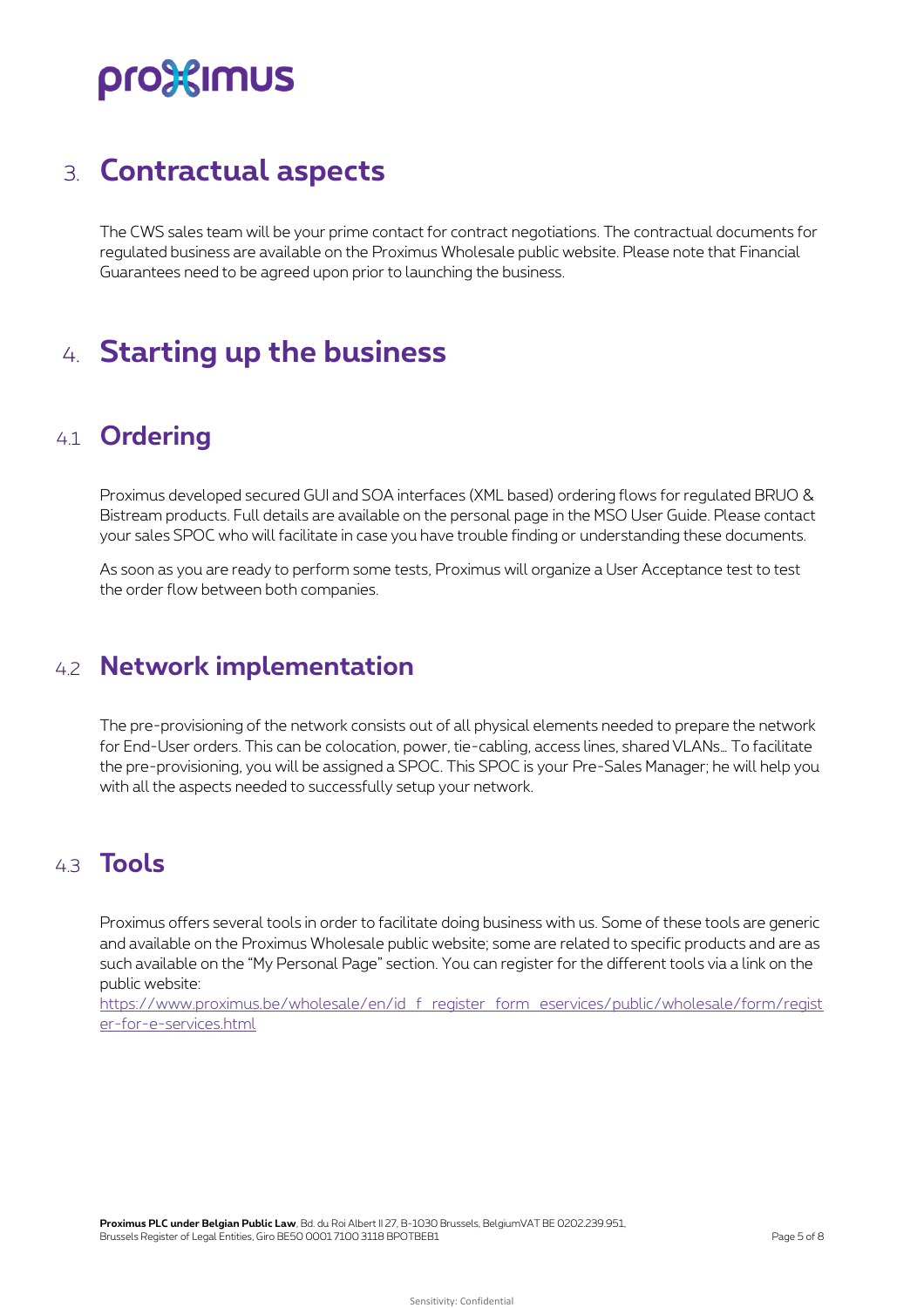# pro%imus

### <span id="page-5-0"></span>4.4 **FUT support**

In order to facilitate the first End-User orders for BRUO or Bitstream, a "Service Manager" will be at your disposal during the first month to help you with the first orders in babysitting mode. After successful implementation the SM will do a hand-over to the CWS Customer Account teams.

#### <span id="page-5-1"></span>4.5 **Communication**

Proximus communicates product updates and/or operational process changes via the "CWS Flash": an electronic (mail) message containing all relevant info. All flashes are also available on the "My Personal Page" section of the Proximus website. It is recommended to carefully read the flashes we sent; in case of major changes, you will be pro-actively contacted.

<span id="page-5-2"></span>Proximus communicates performance or availability issues with the IT tools through the "SIF" process: an electronic (mail) message is sent to notify you about the impacted service & the latest status.

### 5. **Customer Care**

### <span id="page-5-3"></span>5.1 **Fulfillment for BRUO & Bitstream End-User lines**

Proximus CWS installed a regulated provisioning helpdesk. This helpdesk can be contacted in case of provisioning issues with End-User orders via:

- Mail: llu.car@proximus.com
- Phone: +32 78 152 232

<span id="page-5-4"></span>All questions with regards to provisioning of individual End-User lines are to be addressed to this helpdesk. An escalation matrix is foreseen (see below).

#### 5.2 **Assurance for BRUO & Bitstream End-User lines**

Proximus CWS installed a regulated repair helpdesk for repair issues with End-User orders. This helpdesk can be contacted via:

- Mail: 080093122@proximus.com
- Phone: 0800 93 122
- ServiceNow: an online tool to open and follow up on repair cases

All questions with regards to repair of individual End-User lines are to be addressed to this helpdesk. An escalation matrix is foreseen (see below).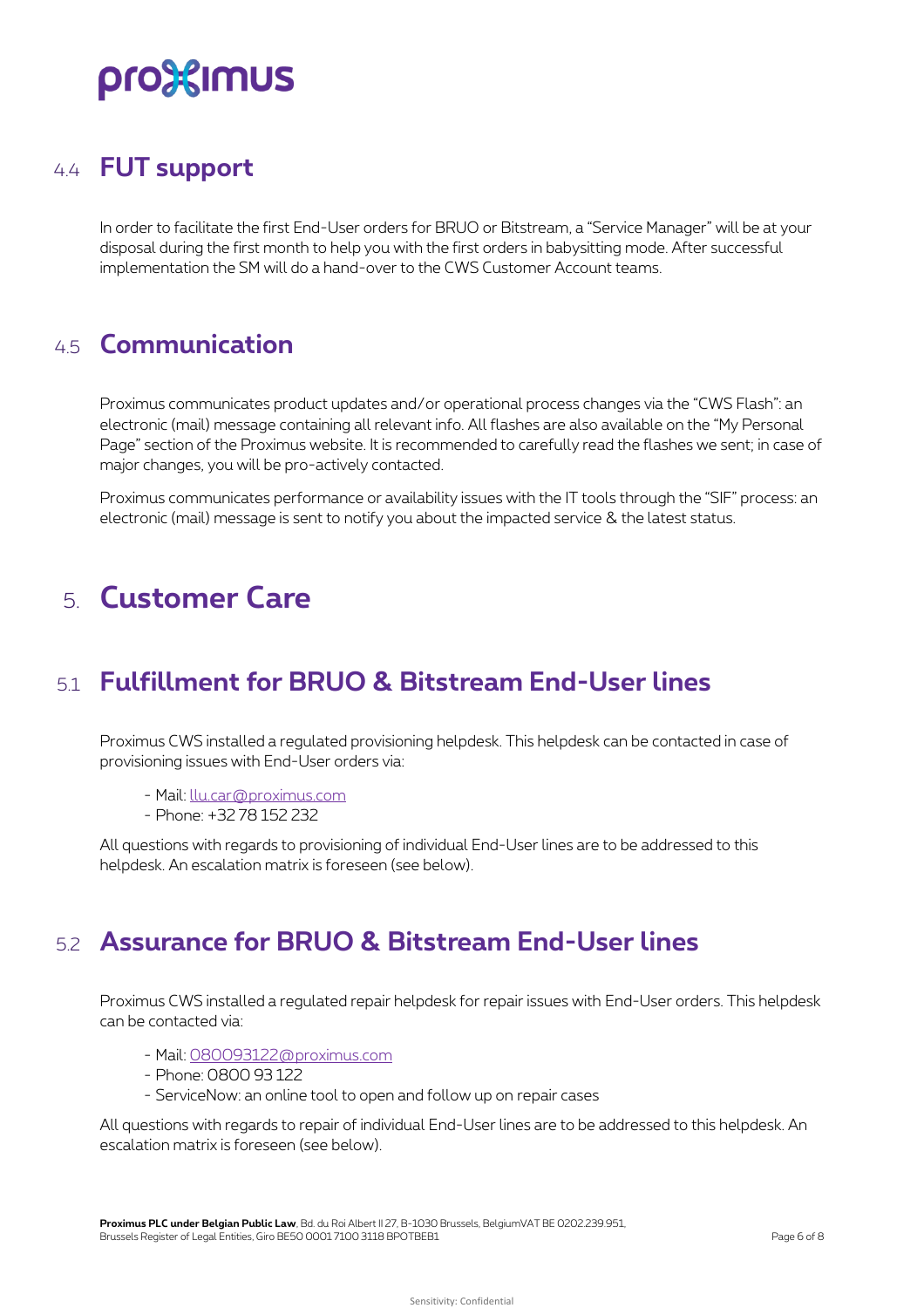# pro%imus

### <span id="page-6-0"></span>5.3 **Colocation issues**

In case you want to report an issue in a colocation site of Proximus, you can:

- Inform the Securitas agent that accompanies you
- Inform the colocation SPOC of CWS: Sébastien Reginster via Preprovisioning@proximus.com

### <span id="page-6-1"></span>5.4 **OLO Application Support (24/7):**

The intake of IT issues for business critical systems is available on a  $24/24H - 7/7D$  basis through one single number. Proximus ensures prompt follow-up and notifies the Beneficiary on the status of the reported IT issue.

Non-business critical systems will also benefit of the same process during business hours. Moreover, Proximus will pro-actively notify the Beneficiary of outages that affect the tools he uses as soon as they are detected by the monitoring systems.

This pro-active notification will happen on a 24/24H – 7/7D basis for business critical systems and during business hours for non-business critical systems.

<span id="page-6-2"></span>A specific escalation matrix is available to make sure that the IT issues are addressed in due time.

### 5.5 **Escalation matrix**

<span id="page-6-3"></span>An escalation matrix for provisioning, repair, billing, collecting, sales and product management is available on the "My Personal Page" section.

### 5.6 **Structural issues/Quality meetings**

Proximus offers the possibility to organize Quality Team Meetings (QTM) to discuss operational issues & identify improvements. In case of structural issues (high volume and/or very complex), you can contact a "Service Manager" who will analyze and provide feedback.

### <span id="page-6-4"></span>6. **Billing & payments**

### <span id="page-6-5"></span>6.1 **Dispute handling**